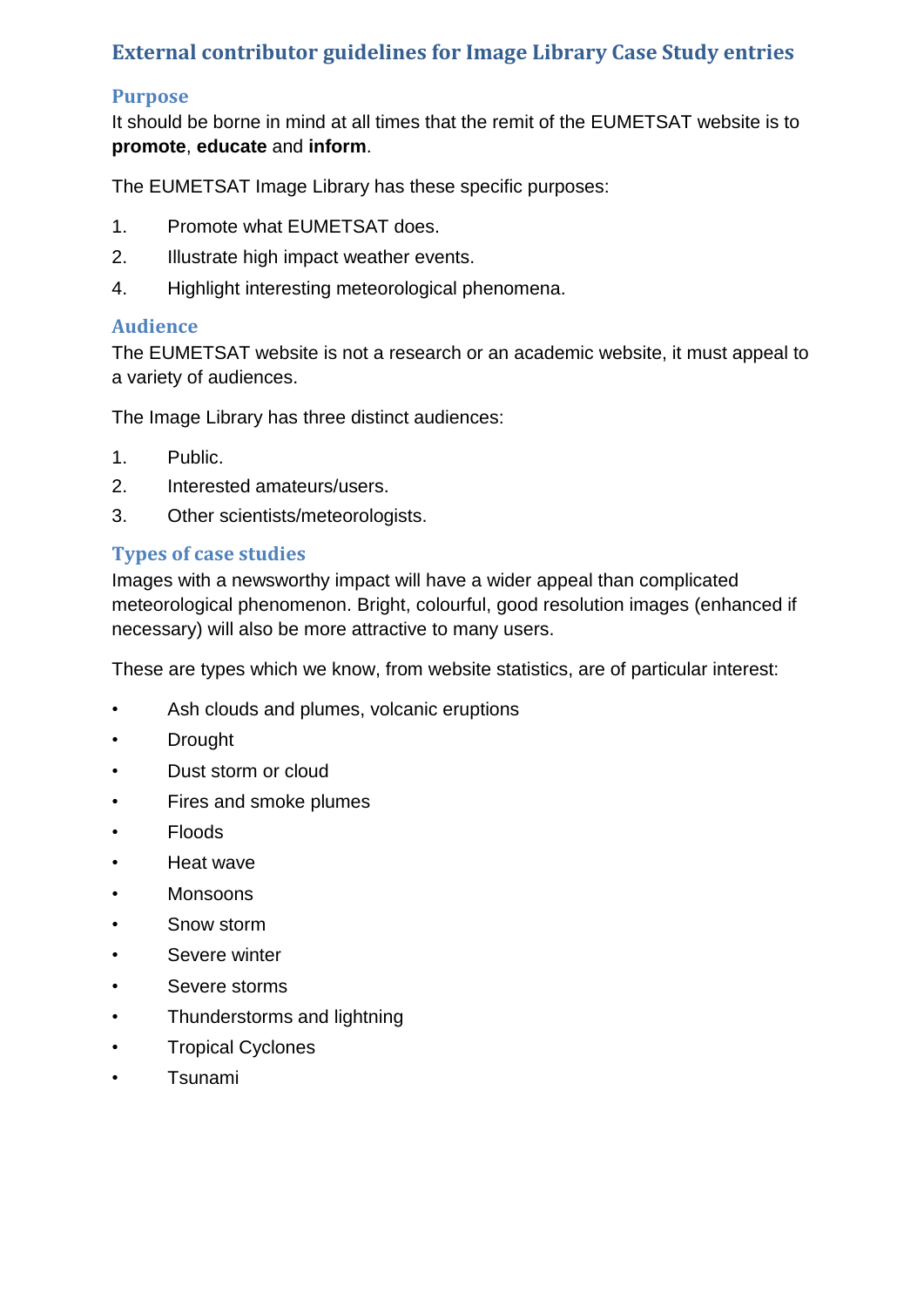## **Writing a case study**

The main focus of the case study should be on the satellite's point of view, the first image must always be from a satellite. We prefer primary use of imagery from the EUMETSAT Application Ground Segment, including CAF, SAF and JPS products, e.g. NPP, but cases can also use imagery from other sources (with appropriate accrediatation).

Cases should tell a 'story' which can be easily follow and must ALWAYS include information about what can be seen in the imagery being shown, e.g. "The Ash and SO2 RGB at 750 m spatial resolution (Figure 3) shows the high-level exhaust plume in various colours: green for SO2, red for ash, and yellow for a mixture of SO2 and ash."

Length: Short case – 3/4 images, up to 400 words. In-depth – up to 12 images, up to 1,000 words. *For longer cases please contact us for prior consent.* The example template pictured below shows the general layout of a short case study.



## **Instructions**

- 1. Save the main content in a Word document, include Author, Date (range if applicable), Satellite, Product/Channel
- 2. Titles should not exceed 80 characters (this includes spaces and punctuation).
- 3. The introduction text (bold on the page) should not be more than 250 characters (this is usually about three lines on the webpage).
- 4. Try to make the paragraphs succinct one or two sentences are best.
- 5. Include filter information: Feature, Country/Region, Satellite, Instrument, Month, Year, Product, Author. See drop-down filters on the right-hand side of this page